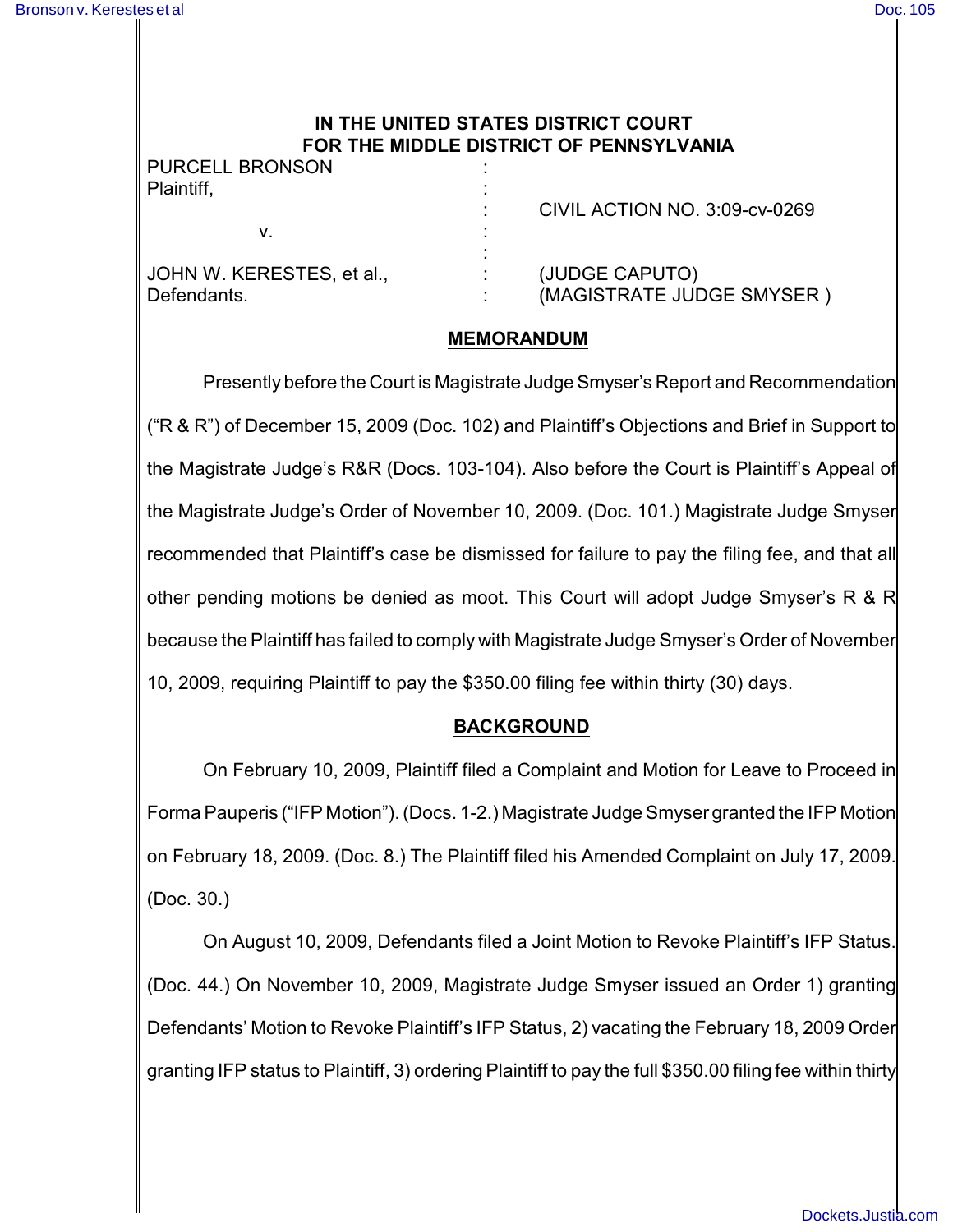(30) days, lest his case be recommended for dismissal, 4) staying proceedings until Plaintiff paid the filing fee, and 5) denying Plaintiff's motion to strike the statement of Defendant Arias. (Doc. 100.) On November 20, 2009, Plaintiff filed an appeal of this judgment. (Doc. 101.)

On December 15, 2009, Magistrate Judge Smyser recommended that Plaintiff's case be dismissed for failing to pay the requisite filing fee and that all other pending motions be denied as moot. (Doc. 102.) On December 23, 2009, Plaintiff filed Objections and a Brief in Support. (Docs. 103-104.) Plaintiff's Objections raise the following issues: 1) Defendant Arias' Declaration is self-serving and that the Magistrate Judge improperly made a credibility determination in revoking IFP status, 2) that Plaintiff is being denied access to his medical records that would show he is imminent danger, 3) that the record produced by Arias and relied upon by Magistrate Judge Smyser are not authentic, and 4) that various medical examinations and appointments have yet to occur or did not occur until dates that apparently prove imminent danger. Notably absent is any objection to the actual recommendation made by Magistrate Judge Smyer, namely that the case be dismissed for failure to pay the filing fee; instead, Plaintiff seemingly attacks the November 10, 2009 Order revoking his IFP status. No response to these Objections was filed.

#### **STANDARD OF REVIEW**

#### **I. Report and Recommendation**

Where objections to the magistrate judge's report are filed, the Court must conduct a *de novo* review of the contested portions of the report, *Sample v. Diecks*, 885 F.2d 1099, 1106 n.3 (3d Cir. 1989) (citing 28 U.S.C. § 636(b)(1)(c)), provided the objections are both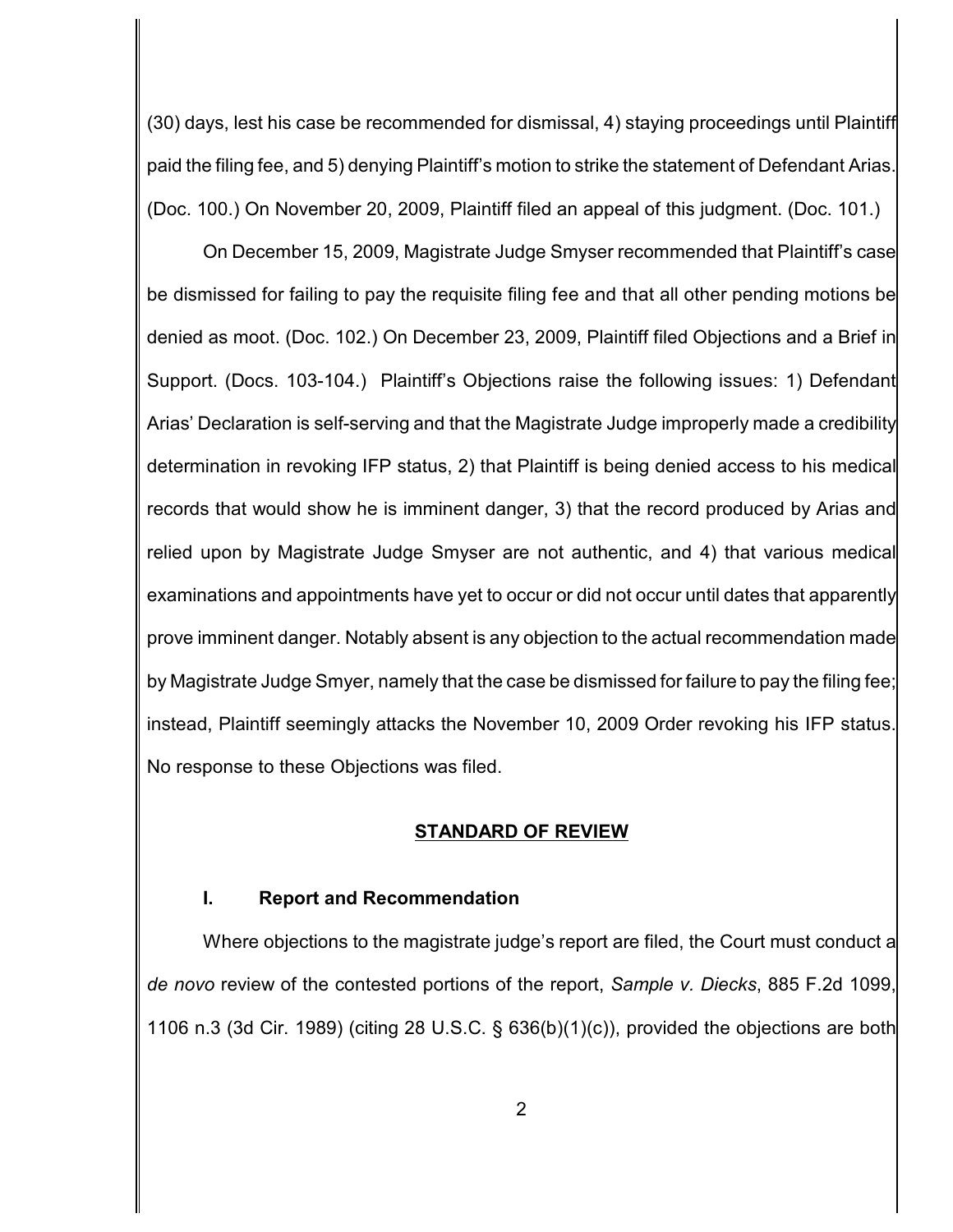timely and specific, *Goney v. Clark*, 749 F.2d 5, 6-7 (3d Cir. 1984). In making its *de novo* review, the Court may accept, reject, or modify, in whole or in part, the factual findings or legal conclusions of the magistrate judge. *See* 28 U.S.C. § 636(b)(1); *Owens v. Beard*, 829 F. Supp. 736, 738 (M.D. Pa. 1993). Although the review is *de novo*, the statute permits the Court to rely on the recommendations of the magistrate judge to the extent it deems proper. *See United States v. Raddatz*, 447 U.S. 667, 675-76 (1980); *Goney*, 749 F.2d at 7; *Ball v. United States Parole Comm'n*, 849 F. Supp. 328, 330 (M.D. Pa. 1994). Uncontested portions of the report may be reviewed at a standard determined by the district court. *See Thomas v. Arn*, 474 U.S. 140, 154 (1985); *Goney*, 749 F.2d at 7. At the very least, the Court should review uncontested portions for clear error or manifest injustice. *See, e.g., Cruz v. Chater*, 990 F. Supp. 375, 376-77 (M.D. Pa. 1998).

### **II. Appeal From Magistrate Judge's Order**

Under Local Rule 72.2, a party may appeal from a magistrate judge's non-dispositive pre-trial motion within ten (10) days of the order. At the time the appeal is filed, the appellant must also file a brief in support that addresses the specific issue raised on appeal. A judge of the court must consider the appeal and set aside any portion of the magistrate judge's order that is "clearly erroneous or contrary to law." The judge may also reconsider any matter determined by the magistrate judge *sua sponte* under Local Rule 72.2.

### **DISCUSSION**

### **I. Federal Rule Of Civil Procedure 41**

Although the R & R does not expressly state the grounds for dismissal of Plaintiff's case, we assume that Magistrate Judge Smyser's recommendation is based on Federal Rule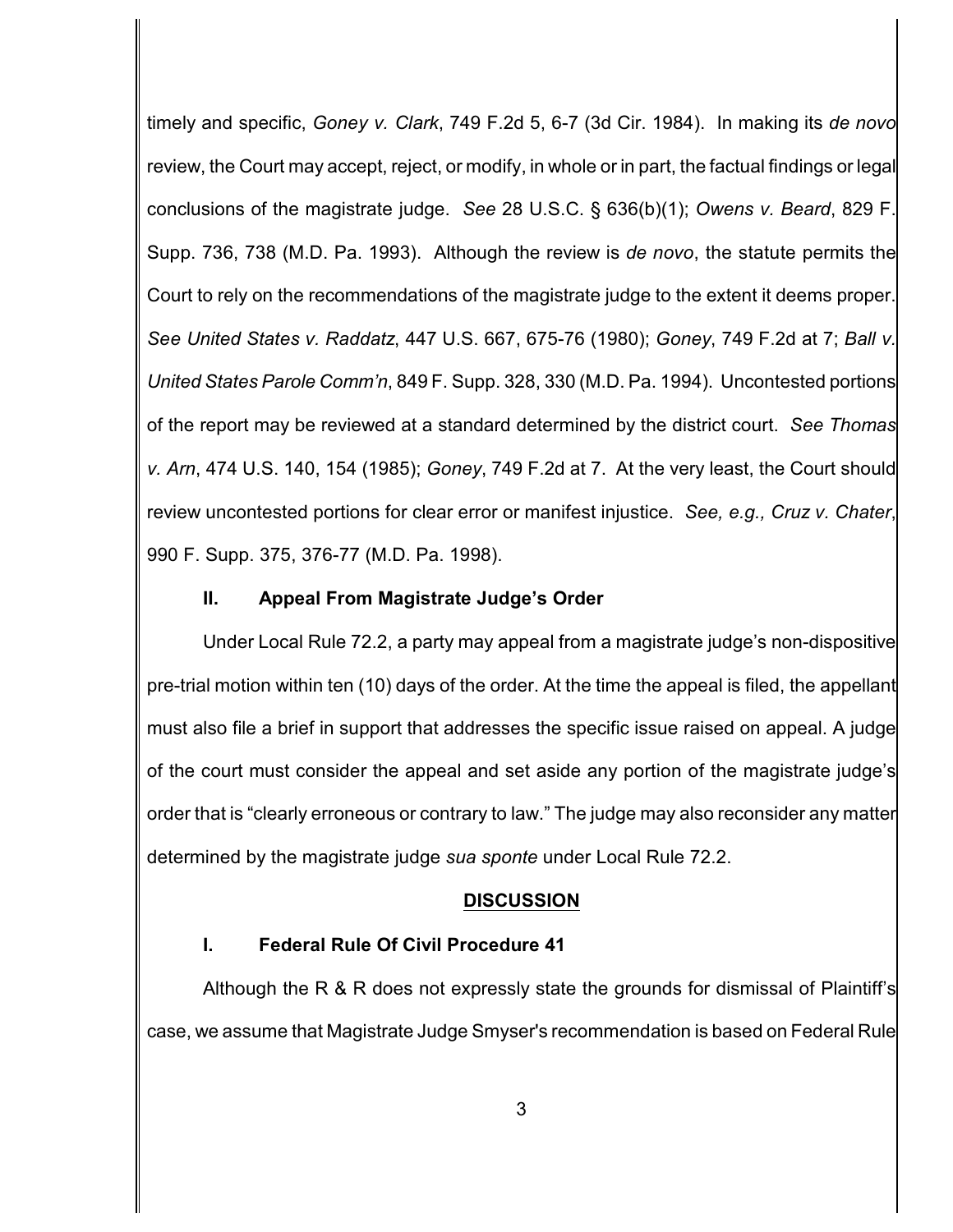of Civil Procedure 41, which authorizes dismissal for failure to comply with a court order. This inference is predicated on the fact that Plaintiff failed to comply with Magistrate Judge Smyser's Order that he pay the filing fee within thirty (30) days.

The Third Circuit Court of Appeals has adopted a six-factor balancing test to guide a court in determining whether dismissal of a case is appropriate without an analysis of the merits. *Poulis v. State Farm Fire and Casualty Co.*, 747 F.2d 863 (3d Cir.1984). The court must consider: 1) the extent of the party's personal responsibility; 2) the prejudice to the adversary caused by the failure to meet scheduling orders and respond to discovery; 3) a history of dilatoriness; 4) whether the conduct of the party or attorney was willful or in bad faith; 5) the effectiveness of sanctions other than dismissal, which entails an analysis of alternative sanctions; and 6) the meritoriousness of the claim or defense. *Id*. at 868. All six factors need not weigh in favor of dismissal in order for a court to dismiss a case without a merits analysis. *Hicks v. Feeney*, 850 F.2d 152 (3d Cir.1988).

Applying these factors to the instant case, dismissal is warranted. As a *pro se* plaintiff, Mr. Bronson is solely responsible for the failure to comply with Magistrate Judge Smyser's Order. Furthermore, because the Plaintiff is a prisoner who may lack the funds for the filing fee, other sanctions, such as monetary sanctions, are likely to have little impact. There is no prejudice to Defendants caused by Plaintiff's failure to pay the filing fee. Plaintiff has not been dilatory in pursuing this action. Also, there is no proof that Plaintiff is acting in bad faith. Most importantly, however, Plaintiff's claims seem to lack merit. Many of the retaliatory actions alleged are against unnamed medical personnel. Plaintiff fails to allege actual knowledge of substantial harm that would rise to the level of deliberate indifference, and many of the allegations are the type of conclusory allegations that would not survive a motion to dismiss.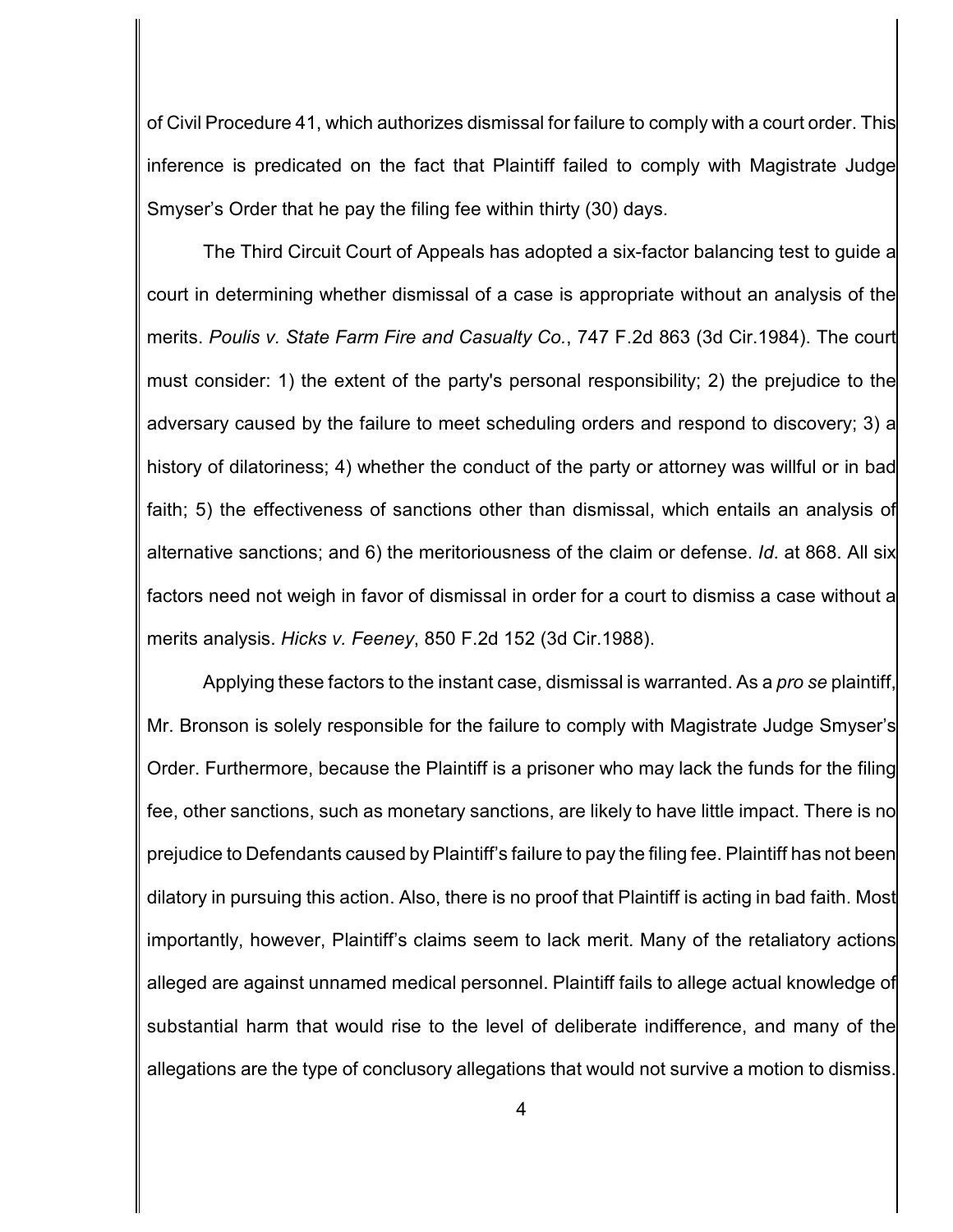Because the *Poulis* factors weigh against Plaintiff, this Court will adopt Magistrate Judge Smyser's recommendation and dismiss this case pursuant to Rule 41 of the Federal Rules of Civil Procedure.

## **II. Appeal of Magistrate Judge Smyser's Order**

Although Plaintiff failed to file a brief in support along with his appeal, this Court will discuss the issue raised on appeal. Pursuant to 28 U.S.C. § 1915(g), "[i]n no event shall a prisoner bring a civil action or appeal a judgment in a civil action or proceeding under this section [regarding IFP status] if the prisoner has, on 3 or more prior occasions, while incarcerated or detained in any facility, brought an action or appeal in a court of the United States that was dismissed on the grounds that it is frivolous, malicious, or fails to state a claim upon which relief may be granted, unless the prisoner is under imminent danger of serious physical injury."

The Third Circuit Court of Appeals has held that when a Plaintiff's claim of the "imminent danger" exception to §1915(g) is challenged, a determination must be made regarding the credibility of Plaintiff's imminent danger claim. *Gibbs v. Roman*, 116 F.3d 83, 86 (3d Cir. 1997). "In resolving a contested issue of imminent danger, the district court may rely upon evidence supplied by sworn affidavits or depositions, or, alternatively, may hold a hearing." *Id.* at 86-87. If the defendant disproves the charge that the plaintiff was placed in imminent danger, the plaintiff will have failed to satisfy the §1915(g) threshold and is required to pay the standard filing fee. *Id*. at 86

Plaintiff admitted in his IFP application that he has previously filed three or more claims in a United States Court that were dismissed as frivolous, malicious, or for failure to state a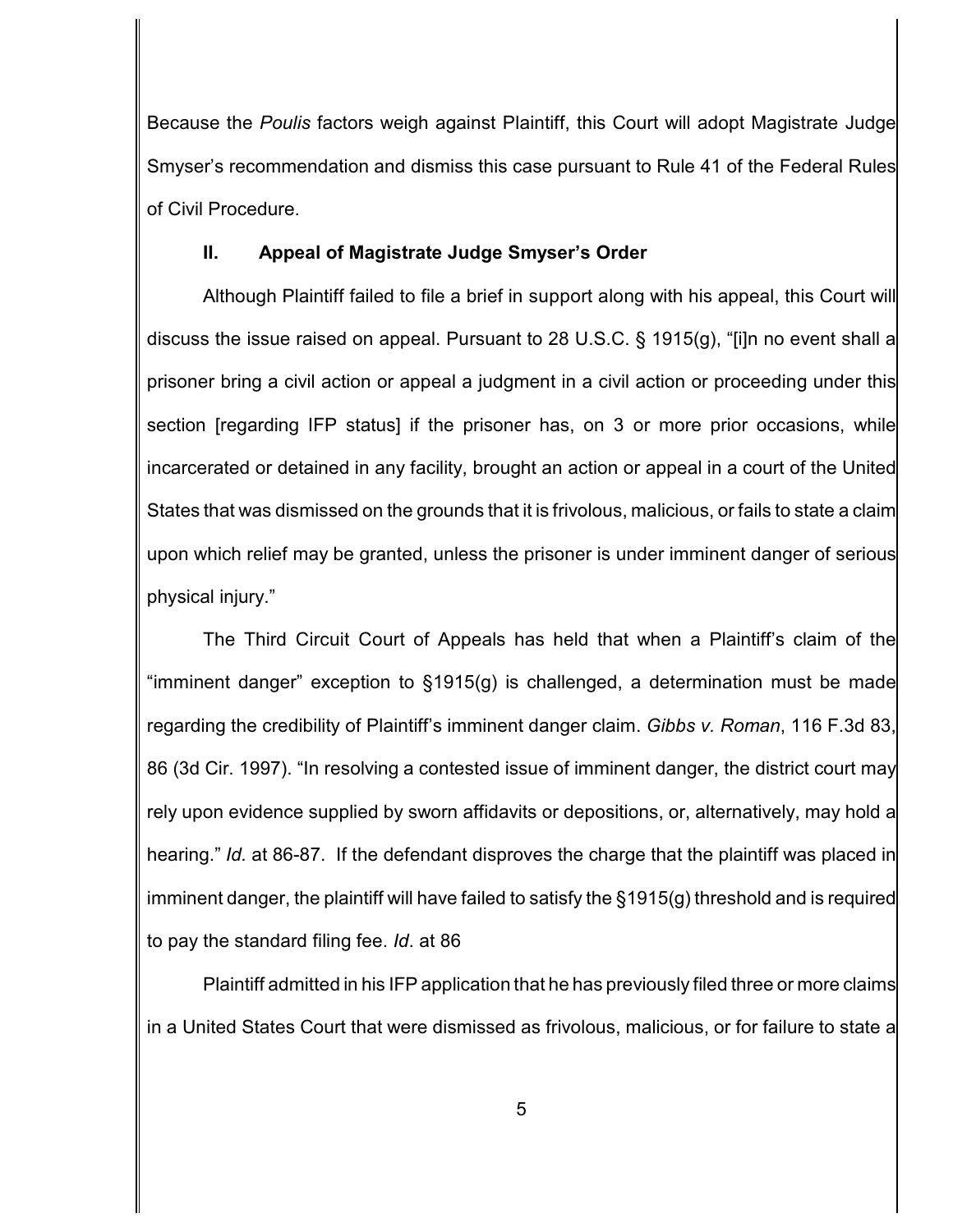claim on which relief can be granted. (Doc. 2.) His claim that he was in imminent danger at the time his complaint was filed was challenged by Defendants in their Joint Motion to Revoke Plaintiff's IFP Status. (Doc. 44.) Defendants submitted medical records and a Declaration from Defendant Dr. Arias. (Doc. 59, Exs. A-B.) Plaintiff also filed a Declaration and a Brief in Opposition to Defendants' Motion. (Docs. 74-75.)

Magistrate Judge Smyser weighed the credibility of this evidence and determined that Plaintiff was not in imminent danger at the time his Complaint was filed; this was the proper and appropriate course of action under Third Circuit precedent. This Court does not find that Magistrate Judge Smyser's ruling on this matter was clearly erroneous or contrary to law. There was sufficient evidence on the record to support Magistrate Judge Smyser's ruling that Defendant was not in imminent danger at the time he filed his Complaint, and the procedural course undertaken was entirely appropriate. As such, Magistrate Judge Smyser's November 10, 2009 Order revoking Plaintiff's IFP status is affirmed.

#### **III. Other Pending Motions**

This case has several pending motions: Plaintiff's Motion to Compel Discovery (Doc. 22), Plaintiff's Motion for a Preliminary Injunction (Doc. 31), Plaintiff's Motion for Summary Judgment (Doc. 34), a second Motion for Preliminary Injunction filed by Plaintiff (Doc. 35), Motion to Dismiss filed by Defendants Bevin, O'Brien, A. Batdorf, and D. Ambrister (Doc. 38), Motion to Dismiss filed by Defendants R. Yarnell, G. Clements, R.J. Collins, B. Keller, R. Sobina, A. Chipriano, T.I. Mark, Martin, John W. Kerestes, Brenda L. Tritt, Thomas Derfler, Sharon Luquis, M.L. Adams, M. Cerullo, and B.E. Mason (Doc. 39), Plaintiff's Motion for Sanctions (Doc. 69), Plaintiff's Motion for Contempt (Doc. 79), Plaintiff's Motion to Strike (Doc. 80), Motion to Dismiss filed by Defendants Arias, Iannuzzi, Lisik, Machak, and Mekilo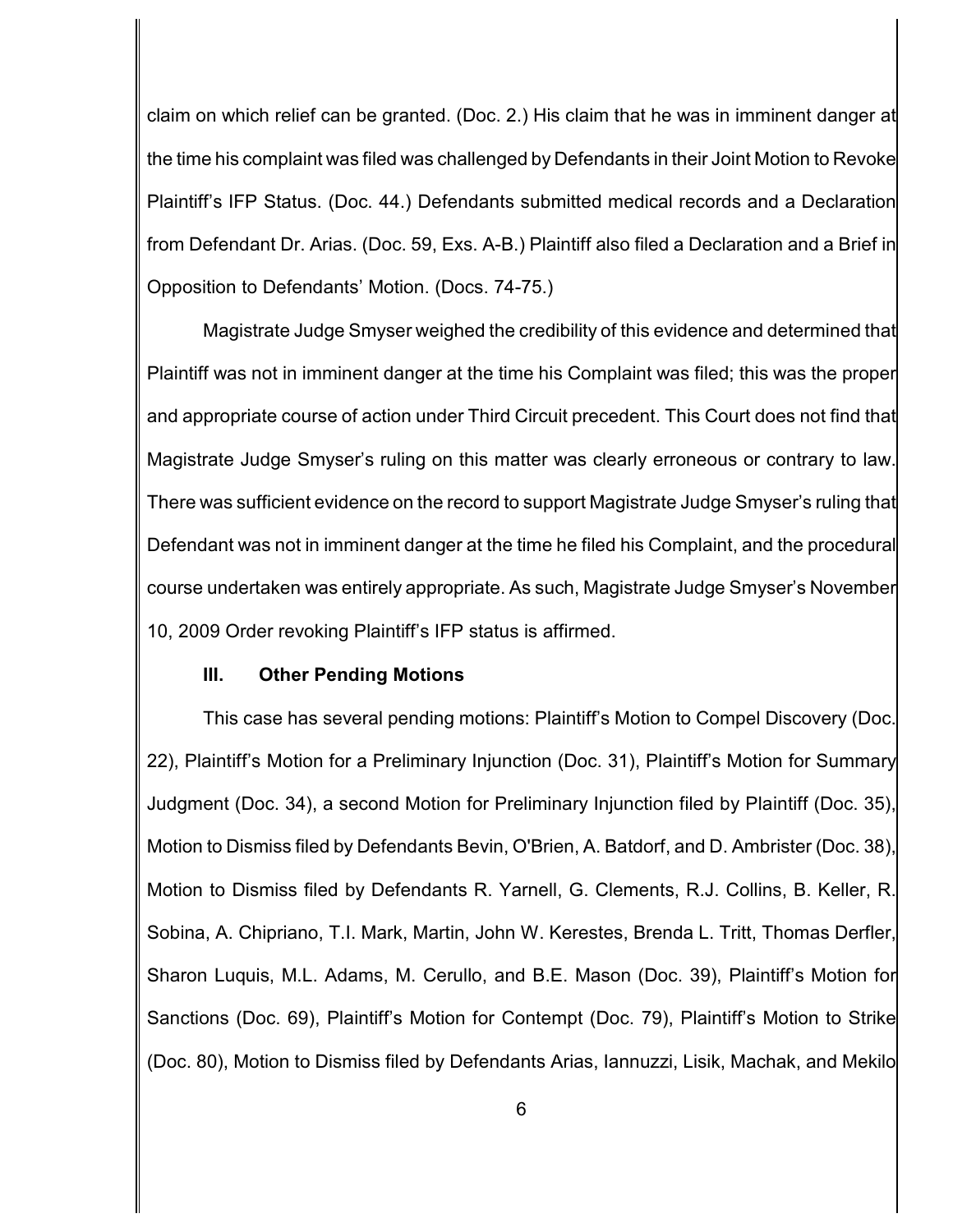(Doc. 83), and Motion to Dismiss by Defendants Chesla and Malick (Doc. 96). Magistrate Judge Smyser recommended all these motions be denied as moot. Because this Court is dismissing the case as a whole for failure to pay the filing fee and failure to comply with a court order, Magistrate Judge Smyser's recommendation that these motions be denied as moot will also be adpoted.

### **CONCLUSION**

As the Court has found that this case should be dismissed, it will adopt Magistrate Judge Smyser's Report and Recommendation. An appropriate Order follows.

January 25, 2010 */s/ A. Richard Caputo* Date **Date A. Richard Caputo** United States District Judge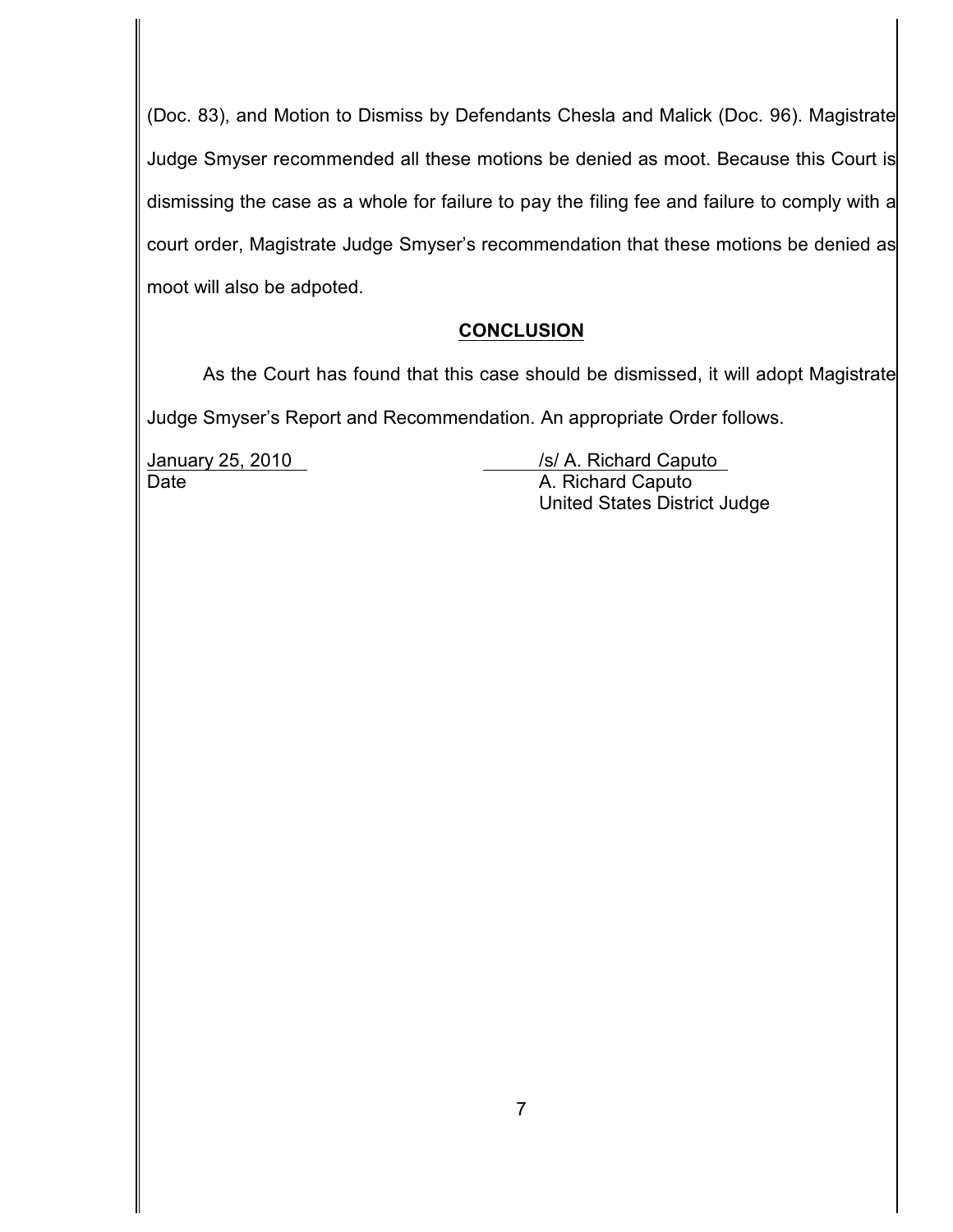## **IN THE UNITED STATES DISTRICT COURT FOR THE MIDDLE DISTRICT OF PENNSYLVANIA**

| <b>PURCELL BRONSON</b>    |                               |
|---------------------------|-------------------------------|
| Plaintiff,                | CIVIL ACTION NO. 3:09-cv-0269 |
| v.                        |                               |
| JOHN W. KERESTES, et al., | (JUDGE CAPUTO)                |
| Defendants.               | (MAGISTRATE JUDGE SMYSER)     |

# **ORDER**

**NOW**, this 25th day of January, 2009, after consideration of Magistrate Judge Smyser's Report and Recommendation recommending that Plaintiff's case be dismissed, and of Defendants' objections to the Magistrate Judge's Report and Recommendation, **it is hereby ORDERED** that:

1. Petitioner's Objections to the Magistrate Judge's Report and

Recommendation are **OVERRULED**.

- 2. The Report and Recommendation is **ADOPTED**.
- 3. Plaintiff's case is **DISMISSED without prejudice**.
- 4. Magistrate Judge Smyser's November 10, 2009 Order is **AFFIRMED**.

5. The following motions are **DENIED as moot**: Plaintiff's Motion to Compel Discovery (Doc. 22), Plaintiff's Motion for a Preliminary Injunction (Doc. 31), Plaintiff's Motion for Summary Judgment (Doc. 34), Motion for Preliminary Injunction filed by Plaintiff (Doc. 35), Motion to Dismiss filed by Defendants Bevin, O'Brien, A. Batdorf, and D. Ambrister (Doc. 38), Motion to Dismiss filed by Defendants R. Yarnell, G. Clements, R.J. Collins, B. Keller, R.